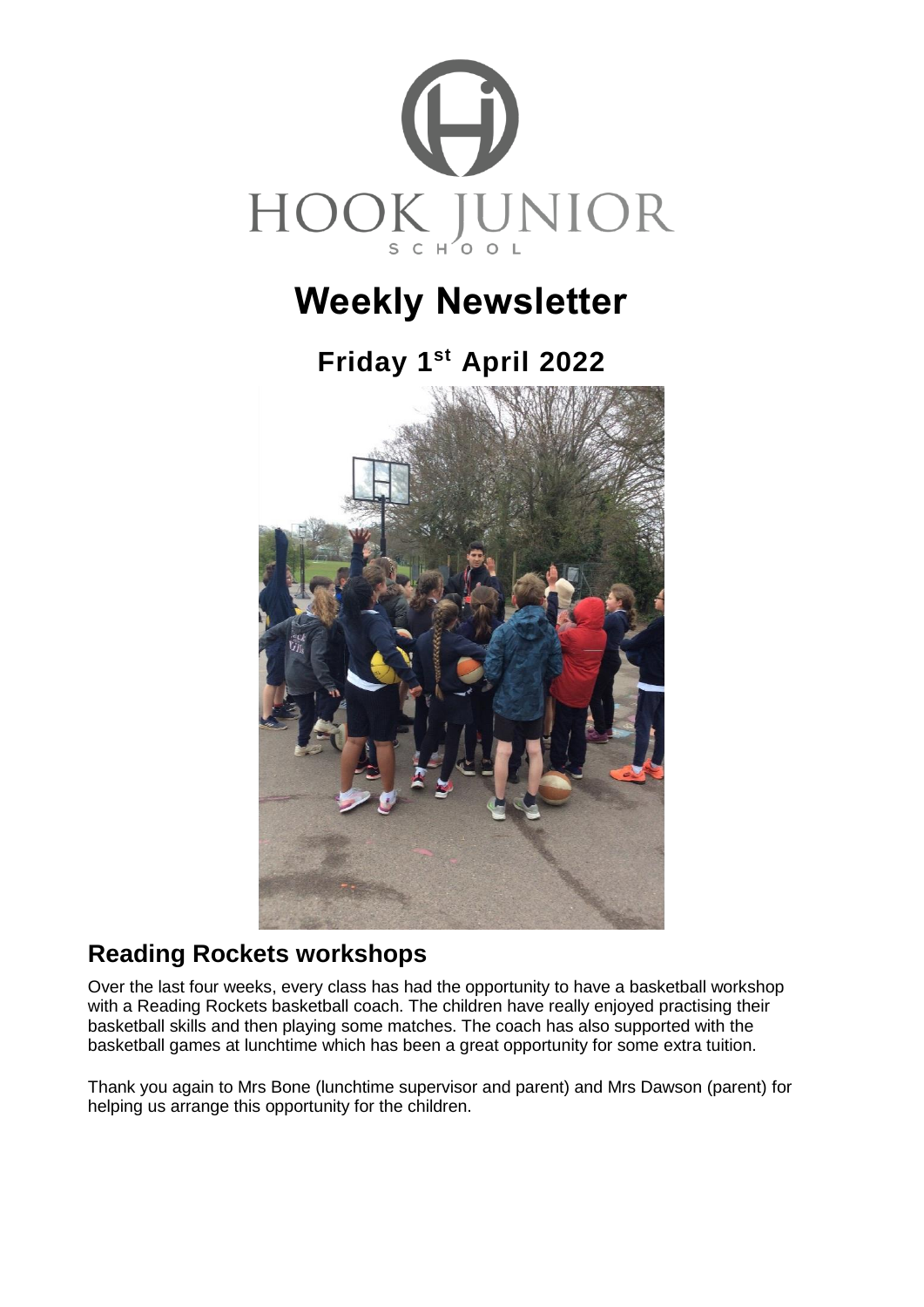# **Year 5 and 6 Netball**

The Year 5/6 Netball Team have been training this term and have competed in 3 matches. They have made phenomenal progress over the weeks, working well together as a team, communicating and applying their tactical awareness within game situations. They have shown excellent support for each other, cheering and supporting their teammates. Well done on representing Hook Junior School so well!

### **Winchester Science Centre**

Year 4 had a wonderful time away at the Winchester Science Centre on Thursday. We watched a fantastic planetarium display, taking a trip as astronauts through the Solar System, learning more about the different planets. They also had the chance to look at some constellations, learning how to find the Plough and use it to locate the North Star. The children then had time to explore different exhibits, learning about subjects including gravity, planets and a huge ear they could crawl through! Some children discovered a station where they could print off their names in sign language and tried to practise that throughout the trip. In the afternoon, they all had a workshop on Sound, linked to their current Science learning. The children were able to show off the knowledge they already knew, and develop it further through active workshops, including becoming a gas and passing a sound and a very exciting activity where they closed their eyes and tried to identify where a sound was made - producing amusing results with children realising how easily sound can be misheard. The Science Centre said how lovely the children were, behaving excellently and politely at all times, representing Hook Junior School perfectly. The Year 4 team would also like to thank the parents that came along with us - we hope you had as much fun as the children!

## **End of term – 1:30 finish**

Please remember next Friday, 8<sup>th</sup> April, is the last day of the spring term and school finishes at the earlier time of 1:30pm.

## **Living with Covid guidance**

Today marks the start of further revised guidance for living with Covid and there are a number of key aspects that all parents must now be aware of, including changes to isolation and testing.

*These changes are part of the Government's Living with COVID plan, which aims to manage the virus like other respiratory infections. This has been made possible largely thanks to the successful vaccination programme, increased immunity and an improved understanding about how to manage risk.*

- *adults with the symptoms of a respiratory infection, who have a high temperature or feel unwell, should try to stay at home and avoid contact with other people until they feel well enough to resume normal activities and they no longer have a high temperature.*
- *children and young people who are unwell and have a high temperature should stay at home and avoid contact with other people. They can go back to school, college or childcare when they no longer have a high temperature, and they are well enough to attend.*
- *adults with a positive COVID-19 test result should try to stay at home and avoid contact with other people for 5 days, which is when they are most infectious. For children and young people aged 18 and under, the advice is 3 days.*

*Anyone who is already isolating can transfer to these new guidance timings from today, which also means that there is no longer a requirement to test on day 5/6 to return to school.*

With a few exceptions, [lateral](https://www.gov.uk/order-coronavirus-rapid-lateral-flow-tests) flow [tests](https://www.gov.uk/get-coronavirus-test) and PCR tests are no longer generally available and with the guidance above, the availability of a either type of test is not a factor that will influence the attendance of your child.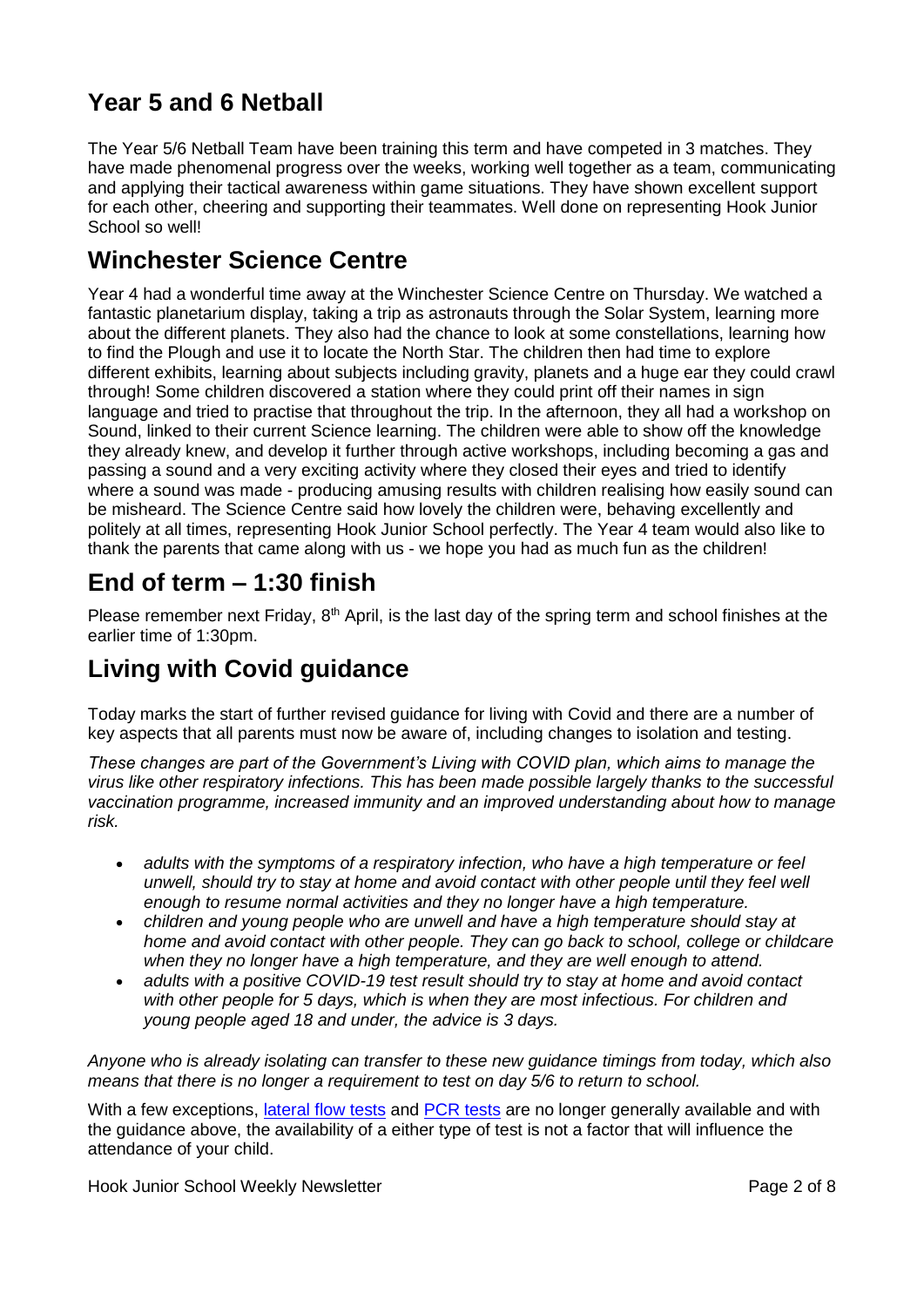# **Year 5 – Water bottles**

To help them with their RAF project, please can Year 5 bring in any clean, 500ml drinking bottles you may have. They can give them to their teacher.

### **Second-hand uniform sale**

On Wednesday 6<sup>th</sup> April, the HSCA will be holding a Second-hand uniform sale between 2.30pm -3.30pm on Hartlett's park.

# **Year 6 Learning Event Spring 2022**

This term, the children have been busy designing and building their own elastic band powered cars



as part of the rubber band car championship. Not only have they been working together as a team, they have been developing their design technology skills of measuring and sawing, as well as their problemsolving skills to ensure their car is the best it can possibly be! During lessons, the teams have been working extremely hard to modify their

vehicle before being entered into a series of challenges including speed, distance and strength.

Parents of children in Year 6 are invited in to support them with their final challenge … strength and aesthetics.

Our learning events will take place in the hall on the following afternoons:

**Monday 4th April from 1.45 – 3.15pm (6LE and 6TC)**

#### **Tuesday 5th April from 1.45 – 3.15pm (6HP and 6DK)**

### **Starlight Stage School end of term performance**

During spring term Starlight Stage School has been looking at the stories of David Walliams and this proved very popular with our pupils and culminated in our end of term showcase. Several family members and friends attended and were able to see all the hard work the children have undertaken during the past couple of months.

For many of our students this was their first experience of drama and the brilliant showcase was a testament to their abilities and hard work. I have received some lovely comments from proud parents regarding their children's experiences this term and I share their pride in what they achieved.

The children are involved in deciding each term's theme and we're really looking forward to the summer term which will feature Alice in Wonderland.

### **Lunchtime Supervisors vacancies**

Would you like to come and join our team? We are looking to recruitment some Lunchtime Supervisors to work every day from approximately 11.45am, for 1.75 hours per day. You'll assist with the overall lunch service, either in the hall or outside supporting the children at play. If you're interested, please contact the school office for an application form.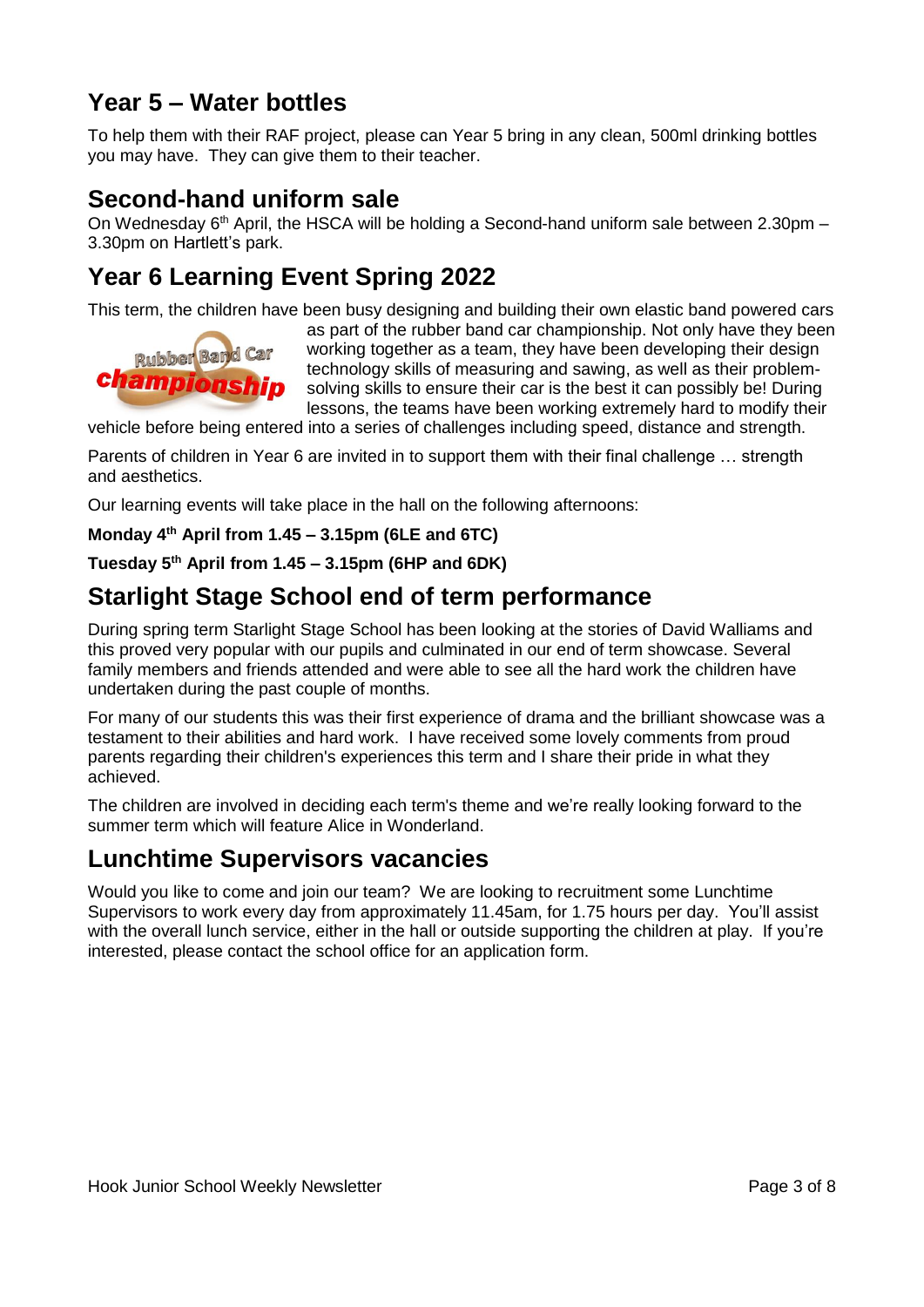# **Happy Circus is back!**



The HSCA are very excited to be welcoming back the fabulous Happy Circus!

The circus visited us back in 2019 and both nights SOLD OUT fast! The reaction from the children who attended was fantastic (the parents loved it too, especially Mr Slinky!) so we have really been looking forward to welcoming back Mr & Mrs Happy, with their amazing team.

This year's theme is CABARET! This is an all-human show where family-friendly Cabaret meets razzle -dazzle Chicago! Bringing the magical world of Circus to every event, with international artists from around the world, who will entertain audiences with a stunning range of aerial and ground acts, including some very rarely seen unique performances.

The spectacular Big Top will be situated on the Hook Junior field and there are 2 nights to see the show - Wednesday 27th & Thursday 28th April. Gates open at 4.30pm with hot food available, as well as the HSCA bar and some sweet treats - so make it a fun family night out! The Big Top itself opens at 5:30pm, with a show warm up soon after that and the actual main show starting promptly at 6pm.

Tickets will be available online and go on sale on Friday 25th March at 7am. This information will not be shared on any wider public social media until the following week, to allow Hook parents a chance to login and purchase tickets first. Tickets are £10 each or £36 for family/group of 4 ("Babes in arms"/children under 2 are FREE). To purchase tickets please go to [https://www.pta](https://www.pta-events.co.uk/hsca)[events.co.uk/hsca](https://www.pta-events.co.uk/hsca) (be sure to select the correct performance date)- be quick as tickets are limited!

If you have any questions or would like to volunteer (sign up also available during ticket purchasing process) please get in touch [contactus@hs-ca.org.uk](mailto:contactus@hs-ca.org.uk)

# **KOOSA Kids Easter Holiday Club**

Two Weeks of Unlimited Fun Ahead at KOOSA Kids Easter Holiday Clubs (11th to 22nd April).

KOOSA Kids Easter Holiday Club programme is set to excite and delight your children with our Mini Beast Madness and Easter Eggstravaganza themed weeks. Your children will be taking part in up to 9 activities each day, always a mixture of sporty and team games, arts & crafts, drama and imagination. All from just £24 per child, per day (10.00am to 4.00pm)!

Whether you need essential childcare or are looking for a fun day out for your children, we will ensure your children have so much fun, they will be itching to come back again and again! Bookings for May Half Term and Summer are also open.

Call 01276 21884 or visit [www.koosakids.co.uk/holiday-club](http://www.koosakids.co.uk/holiday-club) for more information.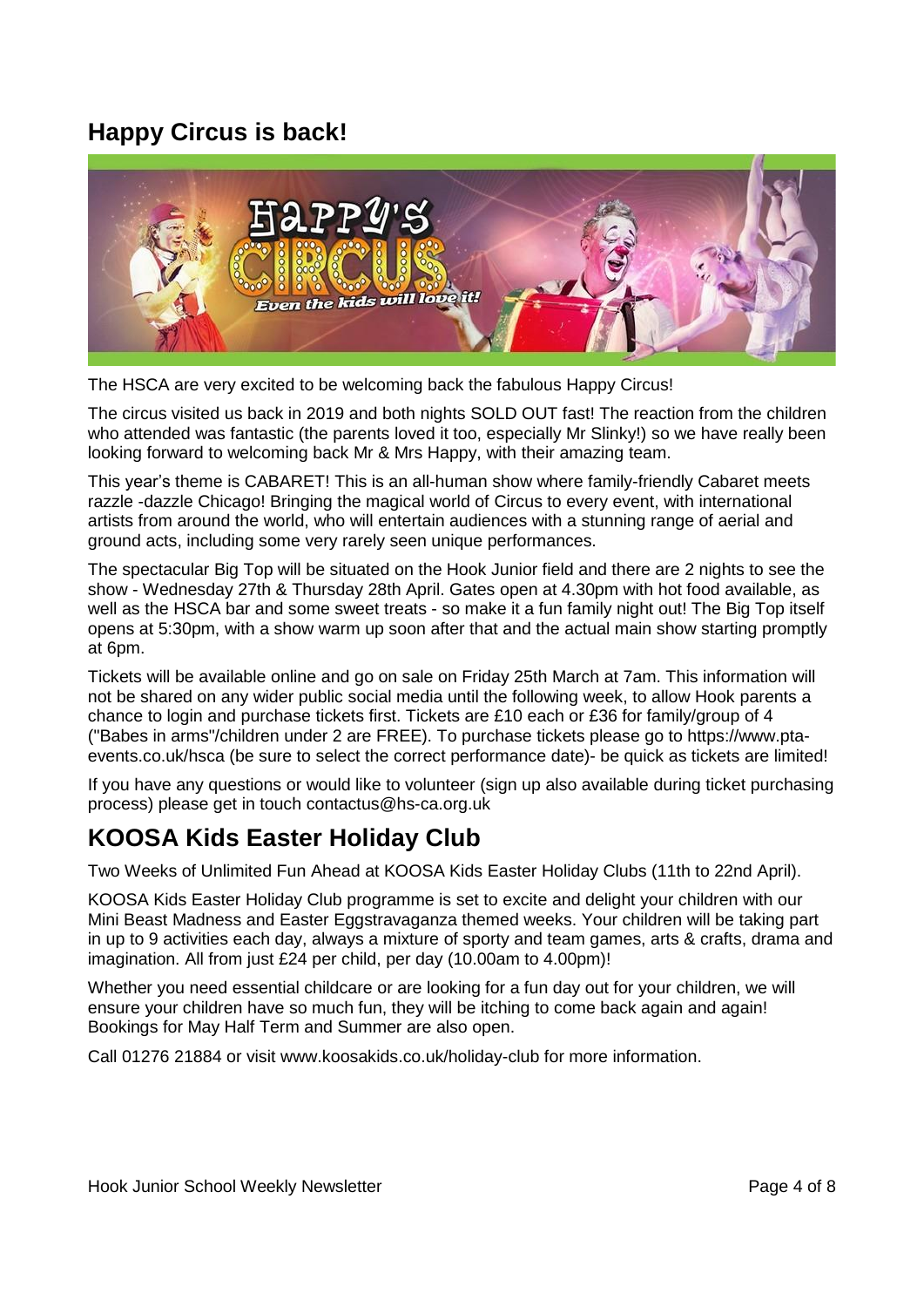# **Stars of the Week**

Year 3: Artiom G, Theo W, Thomas D, Jack H Year 4: Kayden W, Faris A, Ellie-Mai N, Isabelle E Year 5: Eibhlin W, Ed B, Tabitha E-P, Thomas A, Harry P Year 6: Jensen S, Abigail G, Amy R, Pauravi P, Laila W **House Points this week**

| <b>Austen</b>      | 177 |
|--------------------|-----|
| <b>Brunel</b>      | 181 |
| <b>Nightingale</b> | 195 |
| Wellington         | 147 |

**House point winners this week: Nightingale Reading classes of the week: 3OC**

**Reading Raffle Winner: Grace 5KB**

### **Attendance This Week**

*Every day counts… Your child's attendance matters!*



Overall attendance this week: 92.3%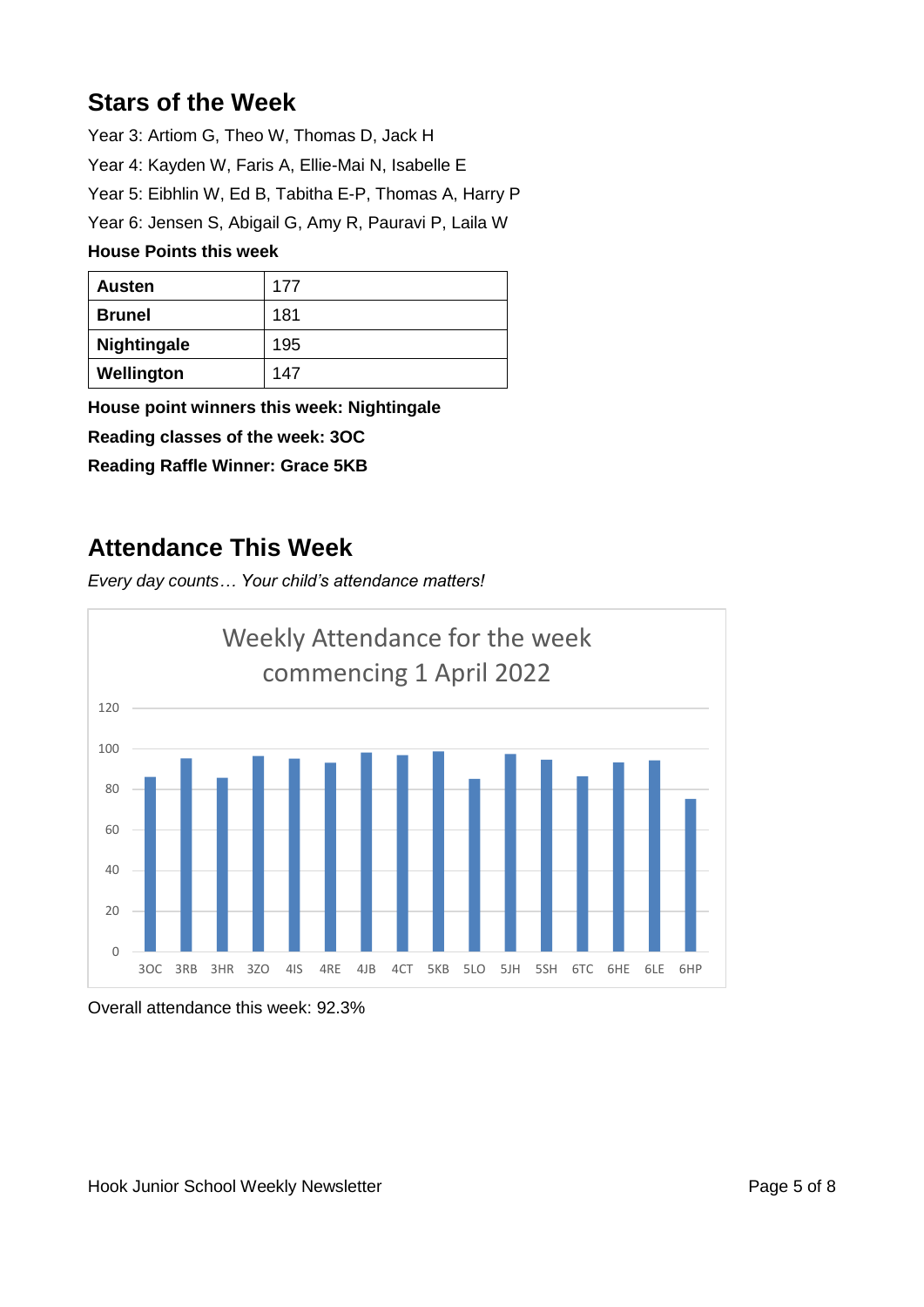# **Find out more...**

Follow [@hookjunior on Twitter](https://twitter.com/hookjunior) and [visit our Facebook page](https://en-gb.facebook.com/hookjuniorschool/) for more updates and photos.

# **Key Dates**

| 4 Apr  | Life Education Wessex LifeBus visits for the week |
|--------|---------------------------------------------------|
| 4 Apr  | 6TC and 6LE learning event, 1.45pm                |
| 5 Apr  | 3RB and 3ZO Easter Service to Parents, 09:00      |
| 5 Apr  | 6DK and 6HP learning event, 1.45pm                |
| 6 Apr  | 3OC and 3HR Easter Service to Parents, 09:00      |
| 6 Apr  | Governor Day                                      |
| 6 Apr  | <b>Orchestra School Concert</b>                   |
| 8 Apr  | End of term $-1:30$ finish                        |
| 11 Apr | <b>Easter Break</b>                               |
| 25 Apr | Summer Term - back to school                      |
| 27 Apr | Happy's Circus                                    |
| 28 Apr | Happy's Circus                                    |
| 19 May | <b>Class Photos</b>                               |
| 23 May | Year 3 Roman Workshop                             |
| 30 May | <b>Summer Half Term Week</b>                      |
| 8 Jun  | <b>HSCA Bag2School</b>                            |
| 9 Jun  | Year 4 Trip to Ufton Court                        |
| 10 Jun | Year 4 Trip to Ufton Court                        |
| 14 Jun | <b>HSCA Father's Day Sale</b>                     |
| 16 Jun | <b>HSCA Father's Day Sale</b>                     |
| 22 Jun | Sports Day                                        |
| 25 Jun | <b>HSCA Gin Festival</b>                          |
| 27 Jun | Year 6 Transition day to Robert Mays School       |
| 28 Jun | Year 6 Transition day to Robert Mays School       |
| 11 Jul | Year 6 Residential trip to PGL Marchants Hill     |
| 16 Jul | <b>HSCA Summer Fair</b>                           |
| 20 Jul | Year 6 Festival                                   |
| 21 Jul | End of term $-1:30$ finish                        |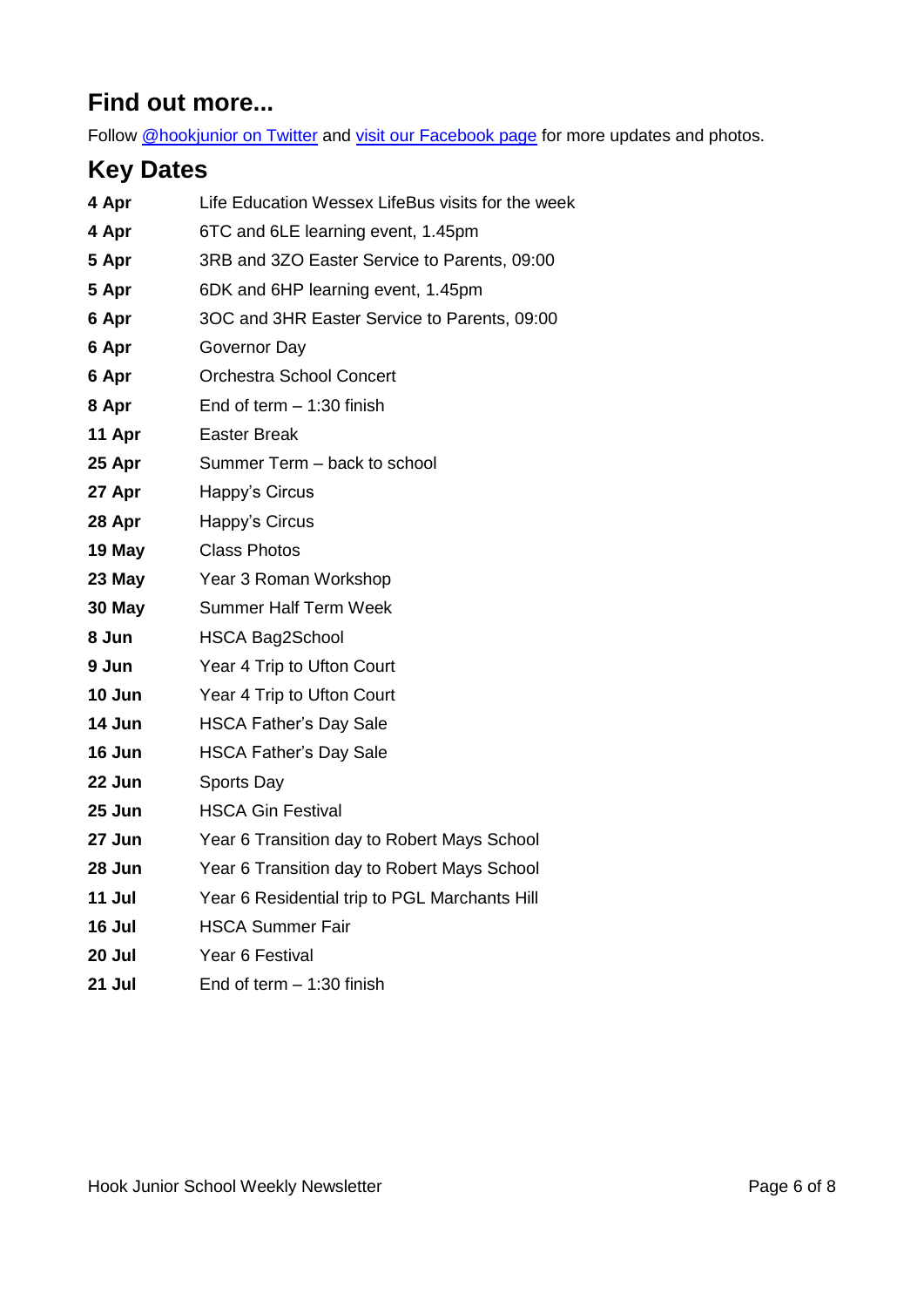**King's Theatre Academy presents** 



21st and 22nd April @ Hook Juniors 10am to 3pm (9.00-3.30 child care available if needed) £50 per day or £80 for both days Sibling discount available To book a space please email kingstheatreacademy@gmail.com

Hook Junior School Weekly Newsletter **Page 7 of 8** Page 7 of 8

Ź

 $\bullet$